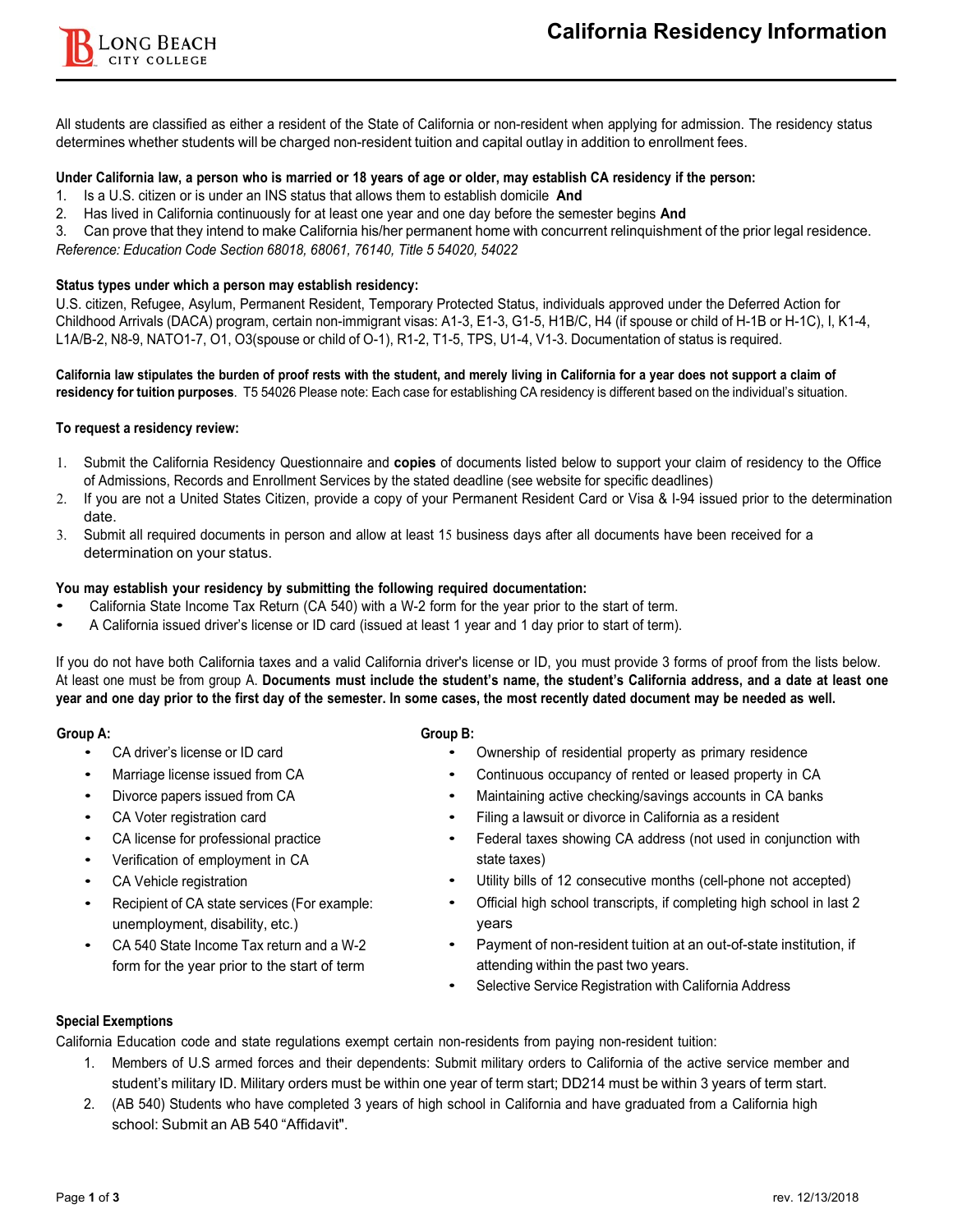

# **California Residency Questionnaire**

| Office of Admissions and Records                                                                                                                                                                                                                                                                                                                                                           |                                                                                                                                                                                                                               |  |                                              |      |                      |                                          |                      |            |    |
|--------------------------------------------------------------------------------------------------------------------------------------------------------------------------------------------------------------------------------------------------------------------------------------------------------------------------------------------------------------------------------------------|-------------------------------------------------------------------------------------------------------------------------------------------------------------------------------------------------------------------------------|--|----------------------------------------------|------|----------------------|------------------------------------------|----------------------|------------|----|
| After reading the document, "Information Regarding California Residency," please submit the questionnaire with all pertinent residency documentation.<br>Incomplete questionnaires and/or questionnaires without documentation will be returned. (Please print legibly using blue or black ink)                                                                                            |                                                                                                                                                                                                                               |  |                                              |      |                      |                                          |                      |            |    |
|                                                                                                                                                                                                                                                                                                                                                                                            |                                                                                                                                                                                                                               |  |                                              |      |                      | <b>Semester/Year:</b> Fall Spring Summer | Winter               |            |    |
|                                                                                                                                                                                                                                                                                                                                                                                            | 1. Student's Name - Last, First, MI                                                                                                                                                                                           |  |                                              |      |                      |                                          | 3. Student ID Number |            |    |
|                                                                                                                                                                                                                                                                                                                                                                                            |                                                                                                                                                                                                                               |  |                                              |      |                      |                                          |                      |            |    |
|                                                                                                                                                                                                                                                                                                                                                                                            | 4. Date of Birth                                                                                                                                                                                                              |  | 5. E-mail Address                            |      |                      |                                          |                      |            |    |
|                                                                                                                                                                                                                                                                                                                                                                                            |                                                                                                                                                                                                                               |  |                                              |      |                      |                                          |                      |            |    |
|                                                                                                                                                                                                                                                                                                                                                                                            | 6. Mailing Address: Street                                                                                                                                                                                                    |  | City, State, Zip Code                        |      |                      |                                          | 7. Telephone Number  |            |    |
|                                                                                                                                                                                                                                                                                                                                                                                            |                                                                                                                                                                                                                               |  |                                              |      |                      |                                          | Cell (<br>Other (    |            |    |
|                                                                                                                                                                                                                                                                                                                                                                                            | ** PARENT or GUARDIAN: I am the parent or legal guardian of the student and the responses apply to me. (Circle One)                                                                                                           |  |                                              |      |                      |                                          |                      | <b>Yes</b> | No |
| <b>NAME:</b>                                                                                                                                                                                                                                                                                                                                                                               | If you answered YES, please complete:                                                                                                                                                                                         |  | <b>PHONE:</b>                                |      |                      | <b>EMAIL:</b>                            |                      |            |    |
| Legal Status: To establish California residency you must be a U.S. citizen, permanent resident, an applicant for permanent resident<br>status, or possess a visa that does not preclude you from establishing domicile in the U.S.<br>Check the one that applies:<br>$\Box$ DACA<br>$\Box$ U.S. Citizen                                                                                    |                                                                                                                                                                                                                               |  |                                              |      |                      |                                          |                      |            |    |
|                                                                                                                                                                                                                                                                                                                                                                                            |                                                                                                                                                                                                                               |  |                                              |      |                      |                                          |                      |            |    |
|                                                                                                                                                                                                                                                                                                                                                                                            |                                                                                                                                                                                                                               |  |                                              |      |                      |                                          |                      |            |    |
| Physical Presence and Intent: Physical presence is proved by being physically and continuously present in California for one year and a<br>day prior to the start of the semester. Physical presence within California solely for educational purposes does not allow a student to<br>establish residence, regardless of the length of time present in the state [EC 68043   T5 54022(c)]. |                                                                                                                                                                                                                               |  |                                              |      |                      |                                          |                      |            |    |
| 1)                                                                                                                                                                                                                                                                                                                                                                                         | What state do you claim as your permanent home?                                                                                                                                                                               |  |                                              |      |                      |                                          |                      |            |    |
| 2)                                                                                                                                                                                                                                                                                                                                                                                         | When did your current stay in California begin? ________________________________                                                                                                                                              |  |                                              |      |                      |                                          |                      |            |    |
| 3)                                                                                                                                                                                                                                                                                                                                                                                         | What was the main reason for your move to California?                                                                                                                                                                         |  |                                              |      |                      |                                          |                      |            |    |
| 4)                                                                                                                                                                                                                                                                                                                                                                                         | $\square$ No<br>I am 19 years of age or older:<br>$\Box$ Yes<br>If No, please complete:                                                                                                                                       |  |                                              |      |                      |                                          |                      |            |    |
|                                                                                                                                                                                                                                                                                                                                                                                            | Parent/Legal Guardian Name: Department of the Contract of the Contract of the Contract of the Contract of the Contract of the Contract of the Contract of the Contract of the Contract of the Contract of the Contract of the |  |                                              |      |                      |                                          |                      |            |    |
|                                                                                                                                                                                                                                                                                                                                                                                            | Residence Address:                                                                                                                                                                                                            |  |                                              |      |                      |                                          |                      |            |    |
|                                                                                                                                                                                                                                                                                                                                                                                            | <b>Address</b>                                                                                                                                                                                                                |  |                                              | City | State                |                                          | Zip                  |            |    |
| 5)                                                                                                                                                                                                                                                                                                                                                                                         | I have owned or rented AND lived in California continuously<br>for the past two years:                                                                                                                                        |  |                                              |      | $\Box$ Yes           | $\square$ No                             |                      |            |    |
| 6)                                                                                                                                                                                                                                                                                                                                                                                         | I am registered to vote in California:                                                                                                                                                                                        |  |                                              |      | $\Box$ Yes $\Box$ No |                                          |                      |            |    |
| 7)                                                                                                                                                                                                                                                                                                                                                                                         | I have a current California license for professional practice:                                                                                                                                                                |  |                                              |      | $\square$ Yes        | $\Box$ No                                |                      |            |    |
| 8)                                                                                                                                                                                                                                                                                                                                                                                         | I have listed CA as my home address on my Federal Income Tax Form: Ves<br>If No, enter state listed on tax form                                                                                                               |  | <u> 1989 - Johann Barbara, martxa a</u>      |      |                      | $\Box$ No                                |                      |            |    |
| 9)                                                                                                                                                                                                                                                                                                                                                                                         | I have filed a California State Income Tax Form (540) as a resident:<br>If Yes, enter year last filed                                                                                                                         |  | <u> 1989 - Johann Barn, fransk politik (</u> |      | $\Box$ Yes           | $\square$ No                             |                      |            |    |
|                                                                                                                                                                                                                                                                                                                                                                                            |                                                                                                                                                                                                                               |  |                                              |      |                      |                                          |                      |            |    |

10) I have a valid California driver's license:

Yes **I** No If Yes, date issued